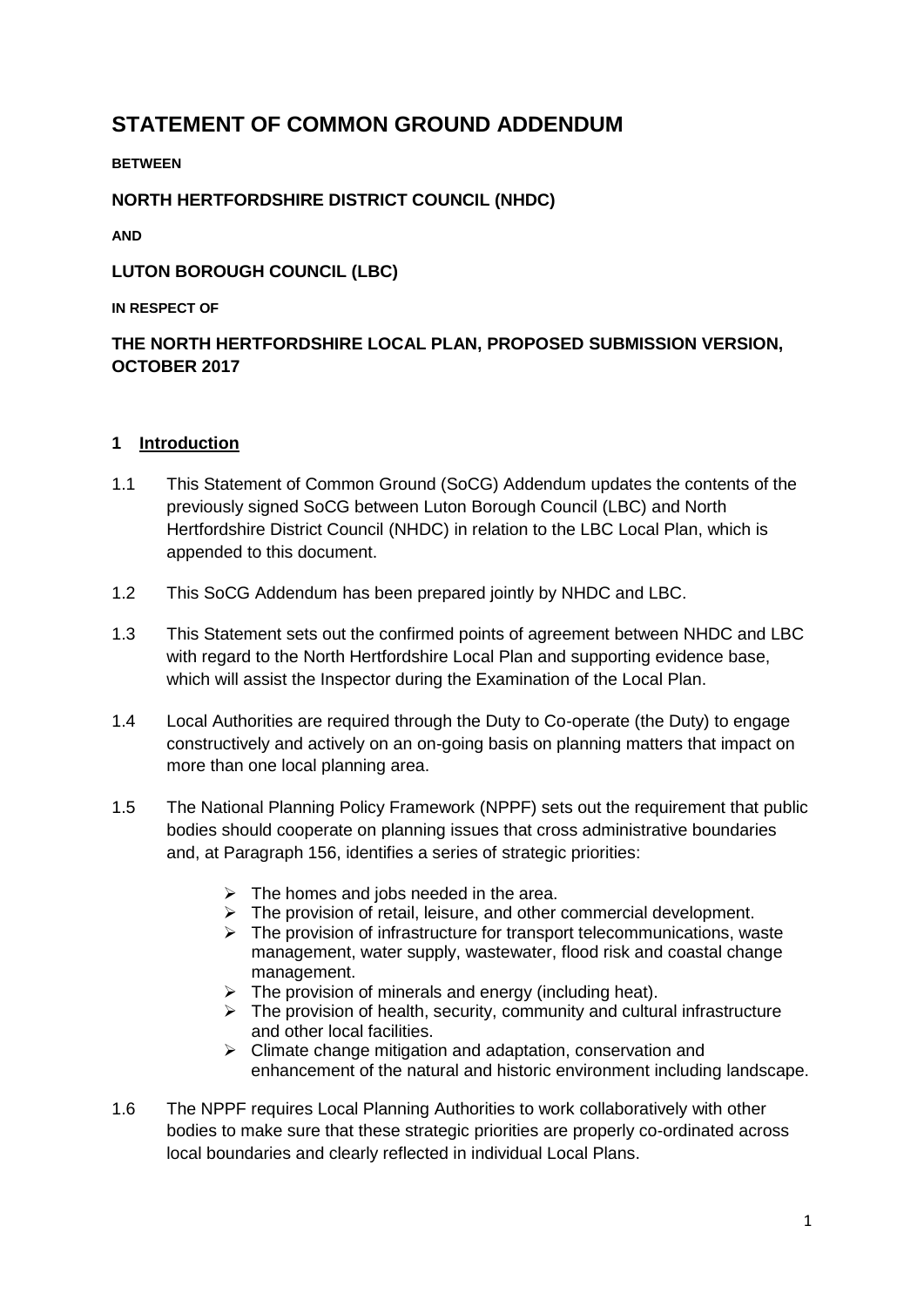1.7 Local Planning authorities are expected to demonstrate evidence of having effectively cooperated to plan for issues with cross- boundary impacts when their Local Plans are submitted for examination.

## **2 Background**

2.1 This SoCG relates to previous and on-going Duty to Co-operate meetings, as well as the representations made by LBC to NHDC's Proposed Submission Local Plan (2016) regarding a number of matters but also to other matters arising following the submission of LBC's own local plan in March 2016, including matters addressed through the examination of the LBC plan.

## **3 Duty to Cooperate**

- 3.1 As set out in the respective Councils' Duty to Cooperate statements, NHDC and LBC have co-operated constructively, actively and on an on-going basis in relation to the plan's production.
- 3.2 LBC has continuously responded to public consultations and liaised with Officers as the Local Plan process has developed which has helped inform both the strategy and policy framework within the plan.
- 3.3 Comments received from LBC have been taken into account during the preparation of the plan so that it addresses the requirements of the Duty and the NPPF and supports sustainable development.

## **4 Agreed Matters**

- 4.1 NHDC and LBC signed a SoCG in relation to LBC's own local plan in May 2016. This is attached as Appendix A. It is **agreed** that a number of matters set out in that document are of equal relevance to NHDC's own plan. For simplicity and to avoid duplication, it is **agreed** that the May 2016 SoCG should be read as being equally applicable to the NHDC plan (with substitution of references to LBC with references to NHDC and vice versa where necessary) on matters including:
	- $\triangleright$  That in a strategic sense, the plan has been prepared in accordance with the Duty and other relevant legal requirements and that in principle the development strategy is sound (Section 4 paragraphs 1-3 of the May 2016 SoCG);
	- $\triangleright$  The definition of relevant housing market area (HMA) geographies and the calculation of objectively assessed housing needs (OAHN) (Section 4 , Part  $A$ :
	- $\triangleright$  That there is an unmet housing need arising from Luton (Section 4, Part B)
	- $\triangleright$  The general approach to meeting unmet housing requirements from Luton (Section 4, Part C)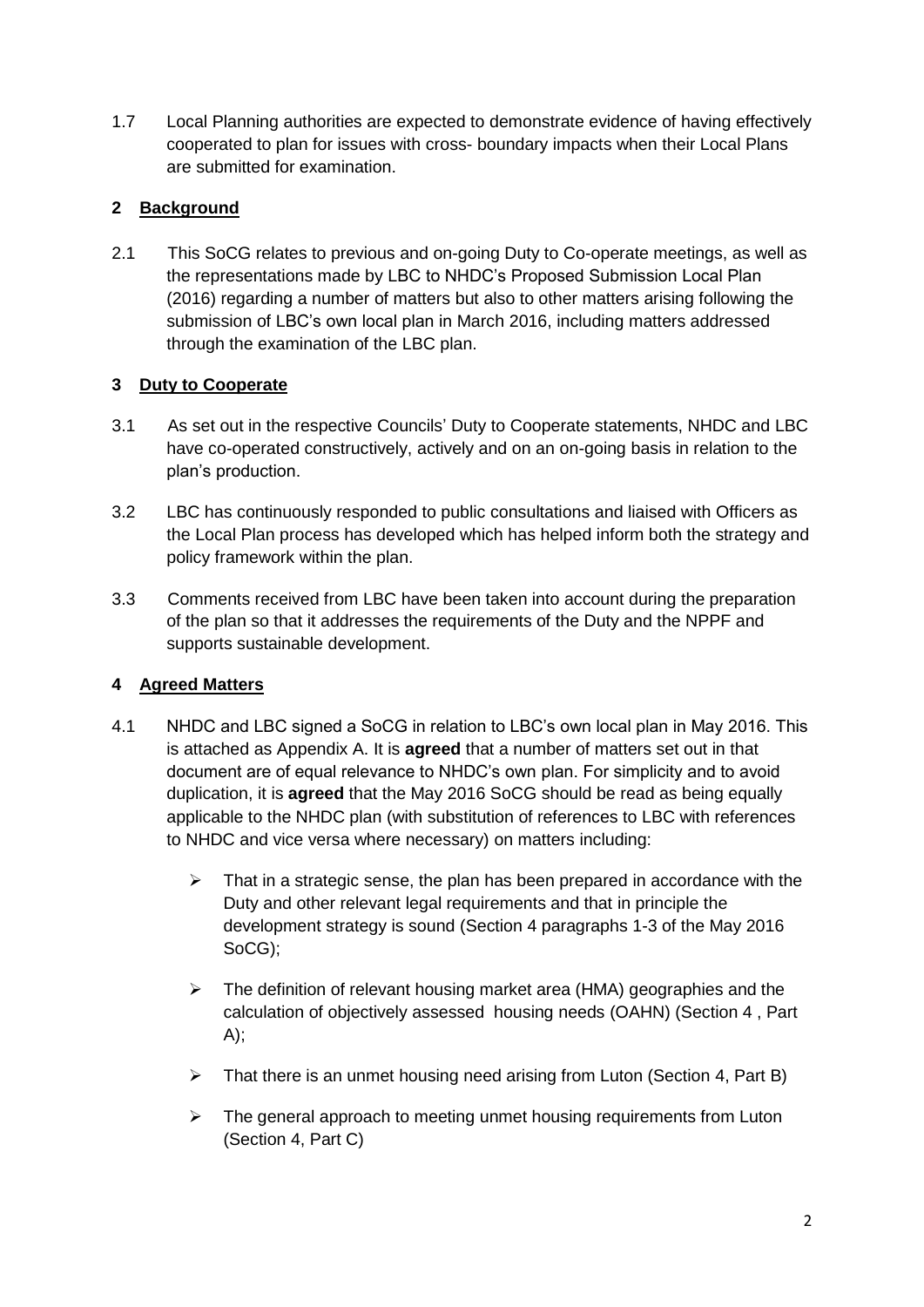- $\triangleright$  There is no 'ask' of NHDC by LBC in relation to employment provision (Section 4 , Part D(i))
- $\triangleright$  That there is presently no requirement for any specific designations or allocations in the NHDC plan to secure replacement open space (Section 4, Part D(ii))
- 4.2 Additional and updated points of agreement between the two authorities are set out below where circumstances have changed or additional evidence has subsequently become available.
- 4.3 Following examination of the Luton Local Plan, the Inspector's Report was published on 22 August 2017. This concludes that, subject to the inclusion of recommended Main Modifications, the plan satisfies the relevant legal requirements and is 'sound'.

## *Housing for North Hertfordshire*

- 4.4 It is **agreed** that NHDC's housing target of at least 14,000 new homes for North Hertfordshire's own needs is appropriate for the plan period 2011-2031.
- 4.5 LBC **agrees** that NHDC has planned to meet its housing needs in full and therefore does not require assistance from any other authority, including Luton, to help meet its objectively assessed needs.
- 4.6 It is **agreed** that a new settlement is not considered to be a reasonable alternative for the current North Hertfordshire Local Plan.

## *Unmet housing need from Luton*

- 4.7 NHDC and LBC **agree** that there is a significant level of unmet housing need arising from the Luton Borough Council (LBC) authority area and that this has been quantified as approximately 9,300 dwellings in the Luton Local Plan Inspector's Report (2017) following an update of the Luton SHLAA (2016).
- 4.8 The Luton Housing Market Area Growth Options Study (the Growth Study) was undertaken by Luton Borough Council, North Hertfordshire District Council, Central Bedfordshire Council and Aylesbury Vale District Council (March 2017). The conclusions of the study are **agreed** by LBC, CBC, NHDC and AVDC . In response to a joint undertaking given to the Planning Inspector who examined Luton's Local Plan (i.e. the Q80 response - attached as Appendix B) the Luton HMA authorities continue to work together to resolve the cross boundary matters associated with delivering the unmet housing needs of the wider Luton HMA as well as unmet housing needs arising from within Luton This will include appropriate delivery and mechanisms to secure affordable housing needs including unmet needs. For clarity the current position on housing numbers is as follows:-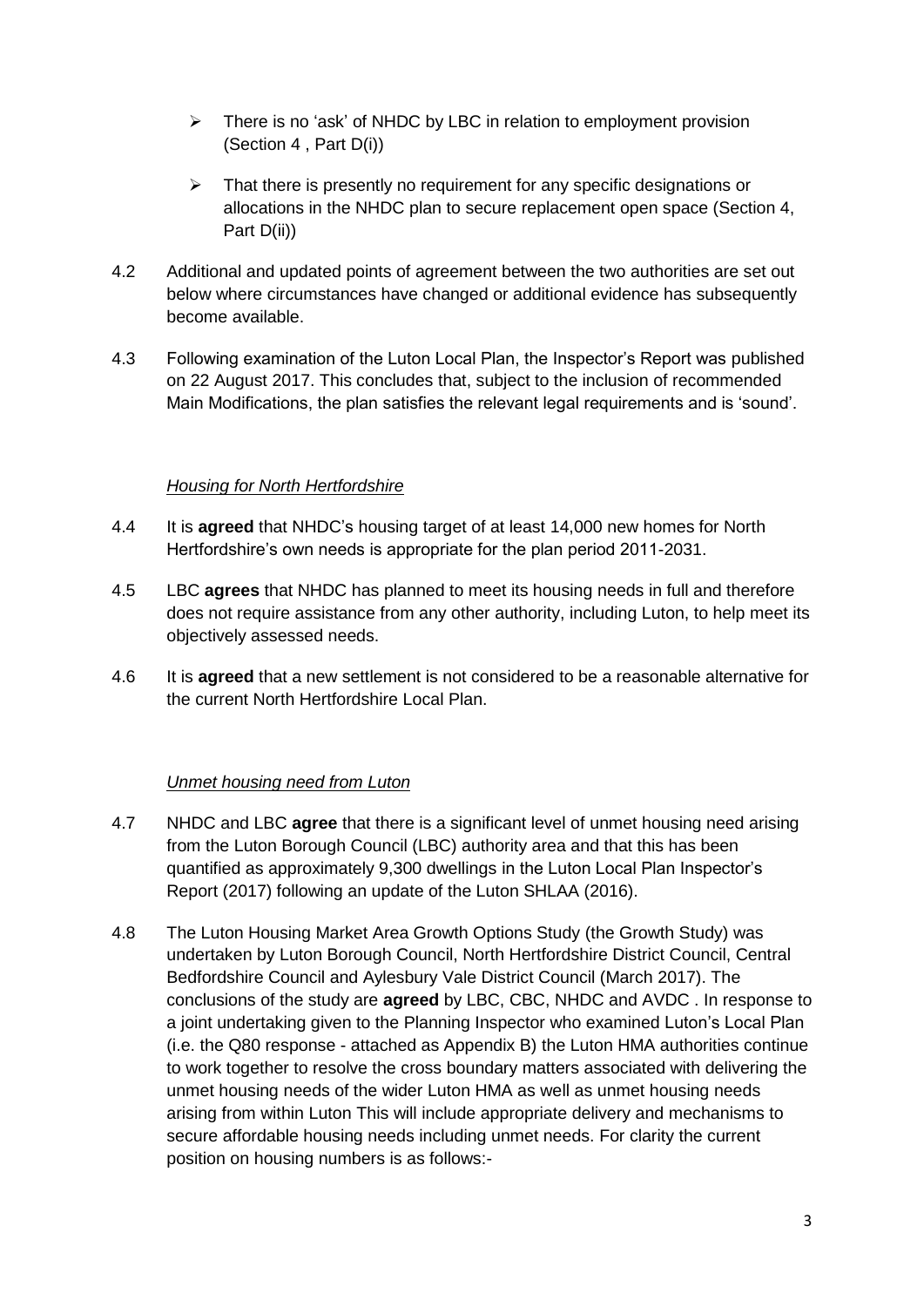- LBC: 8,500 (Target figure)
- $\bullet$  CBC: 20,750 (13,400 CBC need  $+ 7,350$  Luton unmet need)
- NHDC: 2,150 (200 NHDC need +1,950 Luton unmet need)
- AVDC: 400
- $\bullet$  HMA Total = 31,800m within the wider Luton HMA.
- 4.9 Insofar as the Growth Study relates to matters which can be determined by the NHDC plan, it is **agreed** that the allocations to the east of Luton (EL1, 2 and 3) are of the appropriate scale and extent to ensure NHDC has maximised its contribution to the unmet need arising from Luton. Therefore, it is agreed that 1,950 is the appropriate housing figure for NHDC to contribute towards LBC's unmet need.
- 4.10 It is **agreed** that the NHDC plan together with the Q80 process contains appropriate mechanisms to further consider this matter if, following the examination of other plans within the shared HMA, there proves to be insufficient capacity to meet Luton's unmet needs in full.

## *Green Belt*

4.11 It is **agreed** that necessary exceptional circumstances have been demonstrated to justify the review of Green Belt boundaries in the NHDC plan and the release of land for development.

## *Infrastructure*

- 4.12 It is **agreed** that the allocations to the east of Luton within NHDC can be accommodated in infrastructure terms.
- 4.13 It is **agreed** that additional work carried out by NHDC<sup>1</sup> demonstrates that any proposed allocation east of Luton within North Hertfordshire will not have the severe residual cumulative impacts that paragraph 32 of the NPPF requires if development is to be prevented. Given that the tested mitigations did not include a new eastern relief road of Luton, it is **agreed** that such a link road is not required as a specific measure to enable the delivery of the proposed allocation within the current plan.
- 4.14 Notwithstanding this point, it is **agreed** that Luton's joint Transport model developed with Central Bedfordshire includes growth associated with the airport and other permitted and potential urban extensions around the conurbation such that the benefits of an eastern link road were demonstrable and forms the basis of a technical objection on infrastructure grounds. For this reason, the impacts of, and longer-term solutions for, potential future growth proposals within the A505 corridor from the M1 to the A1(M) should be the subject of continued, active and ongoing engagement

 $<sup>1</sup>$  East of Luton Transport Technical Note (Markides Associates, 2017)</sup>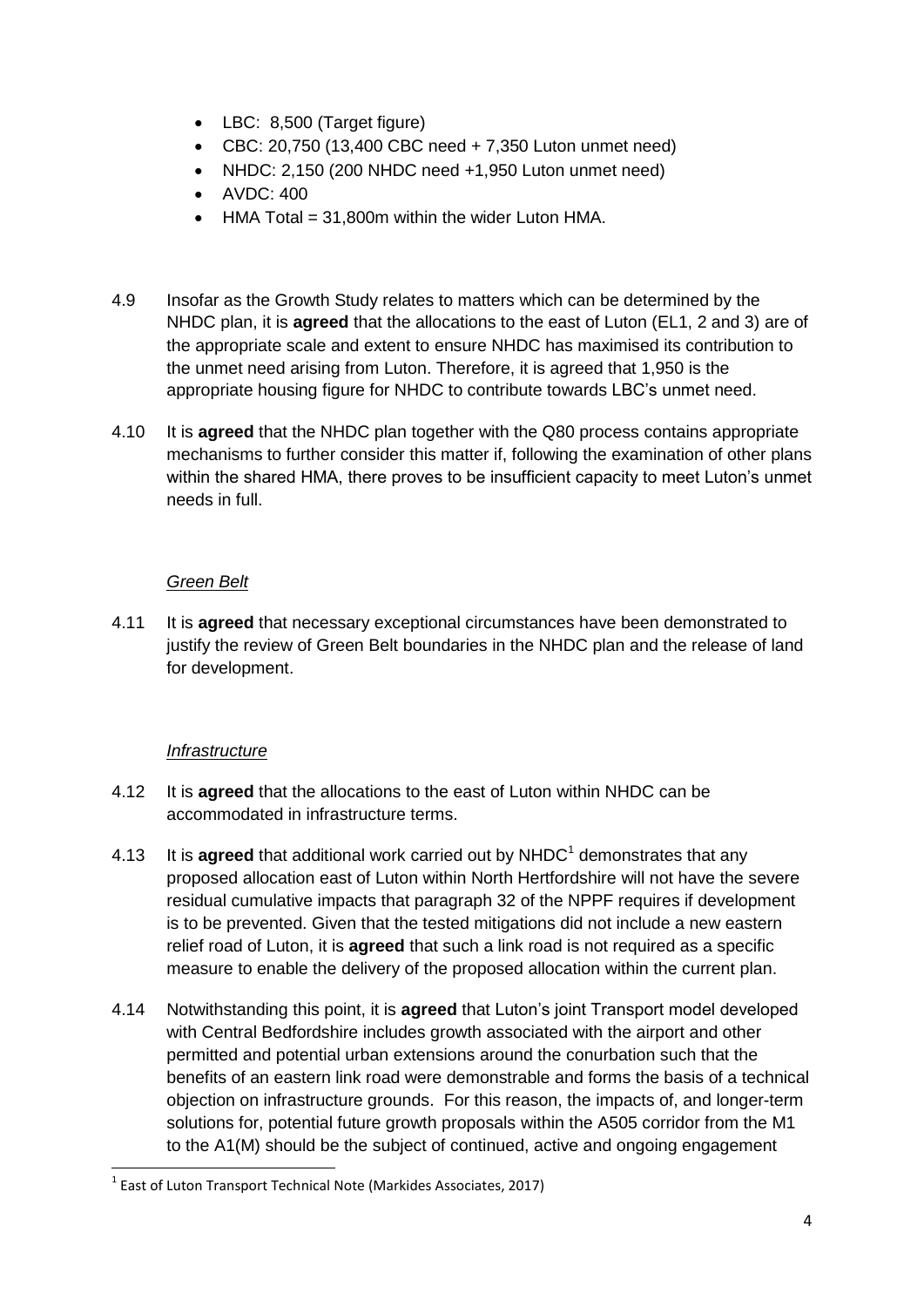between LBC, NHDC and other relevant parties. Any schemes or solutions arising from such engagement will be reflected in future reviews of relevant authorities' plans.

## **5 Evidence of Co-operation**

5.1 Stages of local plan preparation since March 2016 (as detailed in the previous SoCG) with dates of consultation responses / EIP input.

| Plan                                                    | <b>Consultation</b>                                                                   | <b>Date</b>                                                                 |
|---------------------------------------------------------|---------------------------------------------------------------------------------------|-----------------------------------------------------------------------------|
| North Hertfordshire<br><b>Local Plan 2011-31</b>        | Representations by LBC to<br>Local Plan 2011 - 2031,<br>Regulation 19 consultation    | 30 November 2016                                                            |
| Luton Borough<br><b>Council Local Plan</b><br>2011-2031 | Written submissions to and<br>appearance at Examination in<br>Public sessions by NHDC | Stage $1 -$ July 2016<br>Stage 2 - September 2016<br>Stage 3 - January 2017 |
|                                                         | Written submission by NHDC<br>to Main Modifications<br>consultation                   | 24 May 2017                                                                 |

5.2 Details of meetings involving NHDC and LBC with dates since March 2016.

| <b>Date</b> | <b>Purpose</b>                                                                                                | <b>Actions/Outcomes</b>                                                                                                                                                                                                                                   |
|-------------|---------------------------------------------------------------------------------------------------------------|-----------------------------------------------------------------------------------------------------------------------------------------------------------------------------------------------------------------------------------------------------------|
| 23/02/2017  | Discussion relating to<br>LBC response to<br><b>NHDC Proposed</b><br>Submission Plan and<br>wider D2C issues. | Attended by David Carter & Kevin Owen<br>(LBC) and Louise Symes and David Hill<br>(NHDC). Note available.                                                                                                                                                 |
| 02/02/2017  | Discussion of final<br>Growth Study and<br>associated publicity<br>(Steering Group)                           | Attended by David Carter, Kevin Owen<br>and Cllr Paul Castleman (LBC), Cllr David<br>Levett & David Hill (NHDC). Lynsey<br>Hillman Gamble, Sue Frost and Cllr Sue<br>Clark (CBC) and Peter Williams & Cllr<br>Paternoster. Note available.                |
| 07/11/2016  | Discussion of draft final<br><b>Growth Study (Steering</b><br>Group)                                          | Attended by David Carter, Kevin Owen,<br>Troy Hayes and Cllr Paul Castleman<br>(LBC), Ian Fullstone & David Hill (NHDC).<br>Lynsey Hillman Gamble, Sue Frost and<br>Cllr Sue Clark (CBC) and Peter Williams &<br>Cllr Carole Paternoster. Note available. |
| 26/10/2016  | Growth Study progress<br>meeting (Officer Group)                                                              | Attended by Jon Grantham and Jon<br>Pearson (LUC), David Carter, Kevin Owen<br>(LBC), David Hill (NHDC). Lynsey Hillman-<br>Gamble, Sue Frost (CBC) and Peter<br>Williams (AVDC). No note available.                                                      |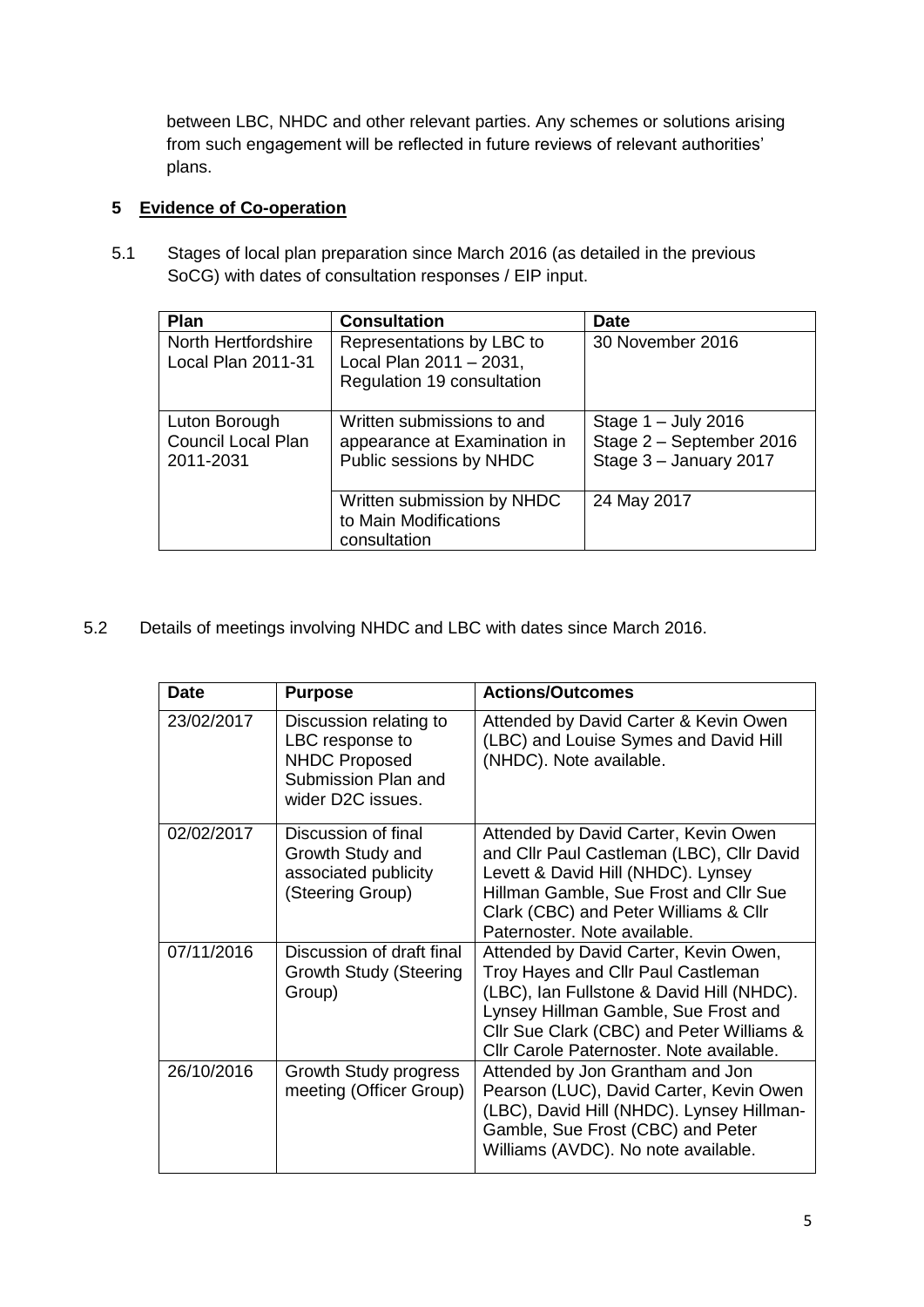| 10/08/2016 | Growth Study progress<br>meeting (Officer Group)     | Attended by Jon Grantham and Jon<br>Pearson (LUC), David Carter, Kevin Owen<br>(LBC), Louise Symes & David Hill<br>(NHDC). Lynsey Hillman-Gamble, Sue<br>Frost (CBC) and Peter Williams (AVDC).<br>No note available                                                                                      |
|------------|------------------------------------------------------|-----------------------------------------------------------------------------------------------------------------------------------------------------------------------------------------------------------------------------------------------------------------------------------------------------------|
| 26/05/2016 | Growth Study start up<br>meeting (Steering<br>Group) | Attended by Jon Grantham and Jon<br>Pearson (LUC), David Carter, Kevin Owen<br>and Cllr Paul Castleman (LBC), Cllr David<br>Levett, Louise Symes & David Hill<br>(NHDC). Lynsey Hillman-Gamble, Sue<br>Frost and Cllr Sue Clark (CBC) and Peter<br>Williams & Cllr Carole Paternoster, Note<br>available. |

## **Signatories to this Statement of Common Ground**

For and on behalf of North Hertfordshire District Council:

For and on behalf of Luton Borough Council:



Councillor David Levett Portfolio Holder for Planning and Enterprise

Date: 13 October 2017



Councillor Paul Castleman Portfolio Holder for Transport & Infrastructure

Date: 16 October 2017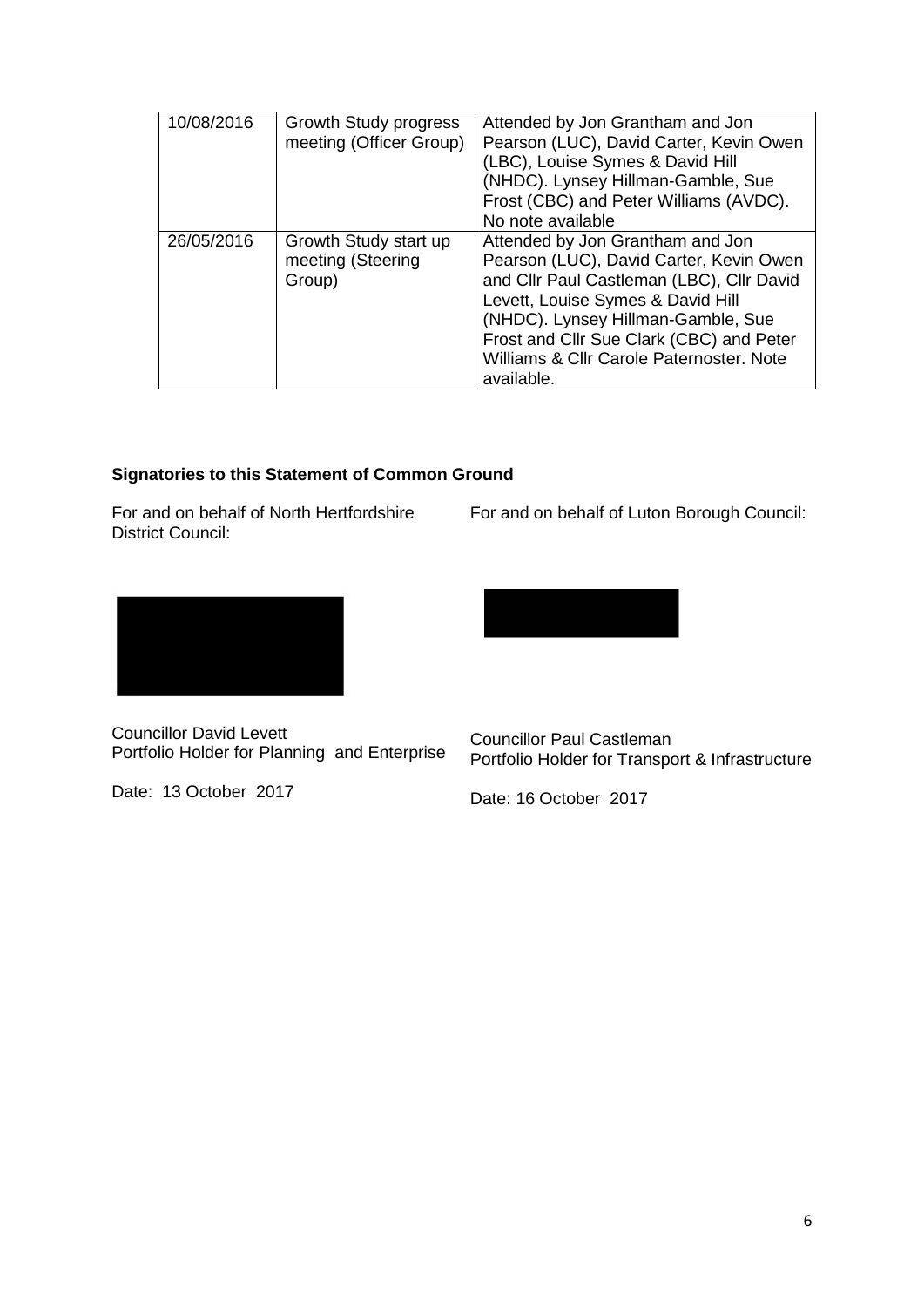#### **Appendix A**

**Statement of Common Ground under the Duty to Co-operate**

**between**

**Luton Borough Council (LBC) and North Hertfordshire District Council (NHDC)**

**on**

**The Luton Local Plan 2011-31 and the North Hertfordshire Local Plan 2011-31**

**Date of agreement: May 2016**

#### **1. Scope of the statement**

This document (known as a Statement of Common Ground, SOCG) has been prepared under the Duty to Co-operate. It provides a position statement on the extent of co-operation and understanding in respect of the preparation of development plans covering both North Hertfordshire and Luton. The SOCG is intended to set out the position of both signing authorities and be kept up-to-date as both local planning authorities reach key milestones in the preparation of their respective plans.

This SOCG is intended to highlight the extent of agreement, or otherwise on strategic crossboundary matters providing signposting to relevant related documentation, where appropriate.

The shared objective of both authorities is to facilitate the rapid progression of sound local plans towards adoption in accordance with Government wishes.

### **2. Luton Local Plan (2011-31)**

This SOCG has been prepared in the context of the pre-submission version of the Luton Local Plan (2011-31) which was placed on public deposit for a six week period ending 7 December 2015. The SOCG was prepared in April 2016 in the period leading up to the submission of the plan to the Secretary of State for independent examination.

#### **3. North Hertfordshire Local Plan 2011-31**

Consultation on a 'Preferred Options' version of the plan was carried out between December 2014 and February 2015. This version of the plan included an allowance of 2,100 homes towards unmet needs arising from Luton. This took the form of three proposed allocations on the eastern edge of the Luton urban area, adjoining the administrative boundary between the two authorities.

North Hertfordshire District Council anticipate consultation on a pre-submission Publication draft of the plan between August and October 2016 with submission of the plan to follow in March 2017.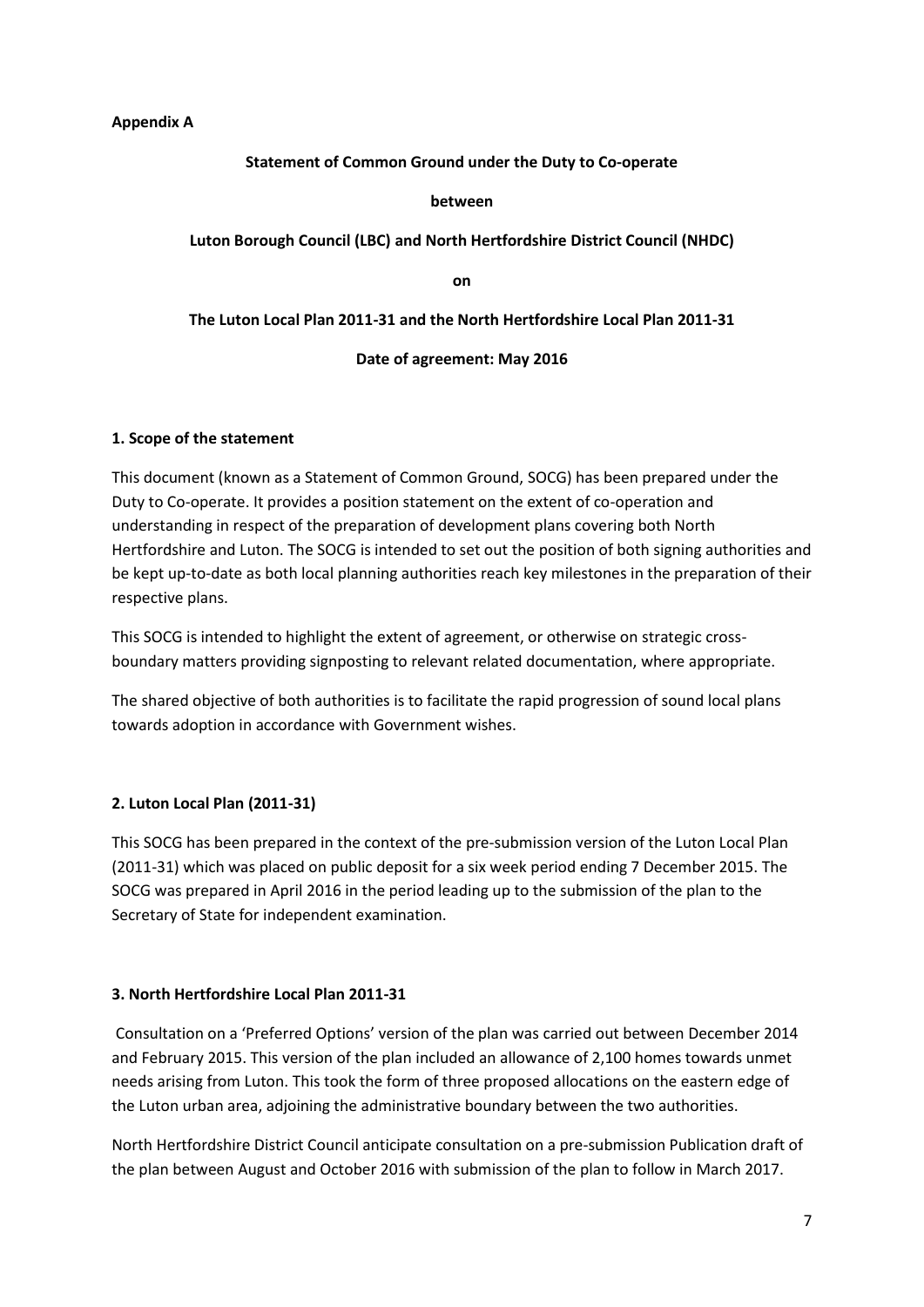#### **4. Matters agreed**

Engagement between the two authorities under the Duty to Co-operate has inevitably focussed on the scale and distribution of housing and employment provision across the sub region. Following a period when there was uncertainty on the most appropriate way in which future growth might be handled this SOCG highlights how there is a shared and common objective to resolve the issues of the scale and distribution of future growth in a manner which encompasses joint technical working, continuing Member involvement and through the early adoption of local plans.

It is important to place on record, however, that discussions between the two authorities have embraced the full range of strategic cross-boundary matters covered by the Duty to Co-operate to include, the overall approach to each plan, housing needs and supply including Luton's housing shortfall and migration, the economy including the implications of economic growth for employment and the land to accommodate rising job numbers, town centres, the infrastructure implications for public and private transport including commuting, the implications for Green Belt, minerals and waste (where there is an extant local plan covering both authorities), water resources including flooding, air quality matters and finally Gypsies and Travellers.

Both authorities are content that the Duty to Co-operate has been met thus far and ongoing liaison will ensure that this continuing requirement will be effectively addressed not least as demonstrated by the jointly commissioned Joint Growth Options Study ( i.e. between Central Bedfordshire, Luton, Aylesbury Vale and North Hertfordshire councils in March 2016) . A Green belt study has also been commissioned by Central Bedfordshire and Luton and this will review the existing Green Belt work already undertaken in North Hertfordshire to ensure consistency of approach across the wider Housing Market Area.

In respect of the scale and distribution of housing provision, employment, infrastructure and open space the following matters are agreed:

#### **A. Housing Market Areas and Objectively Assessed Housing Need**

(i) North Hertfordshire and Luton councils were among the seven authorities which commissioned the report 'Housing Market Areas in Bedfordshire and surrounding areas Report of Findings December 2015' by ORS. This study identifies the Luton Housing Market Area to cover the whole of Luton and a significant proportion of Central Bedfordshire as well as smaller parts of Aylesbury Vale and North Hertfordshire Districts (see plan below).

The geography of housing market areas in and around Luton is an agreed matter between the two authorities.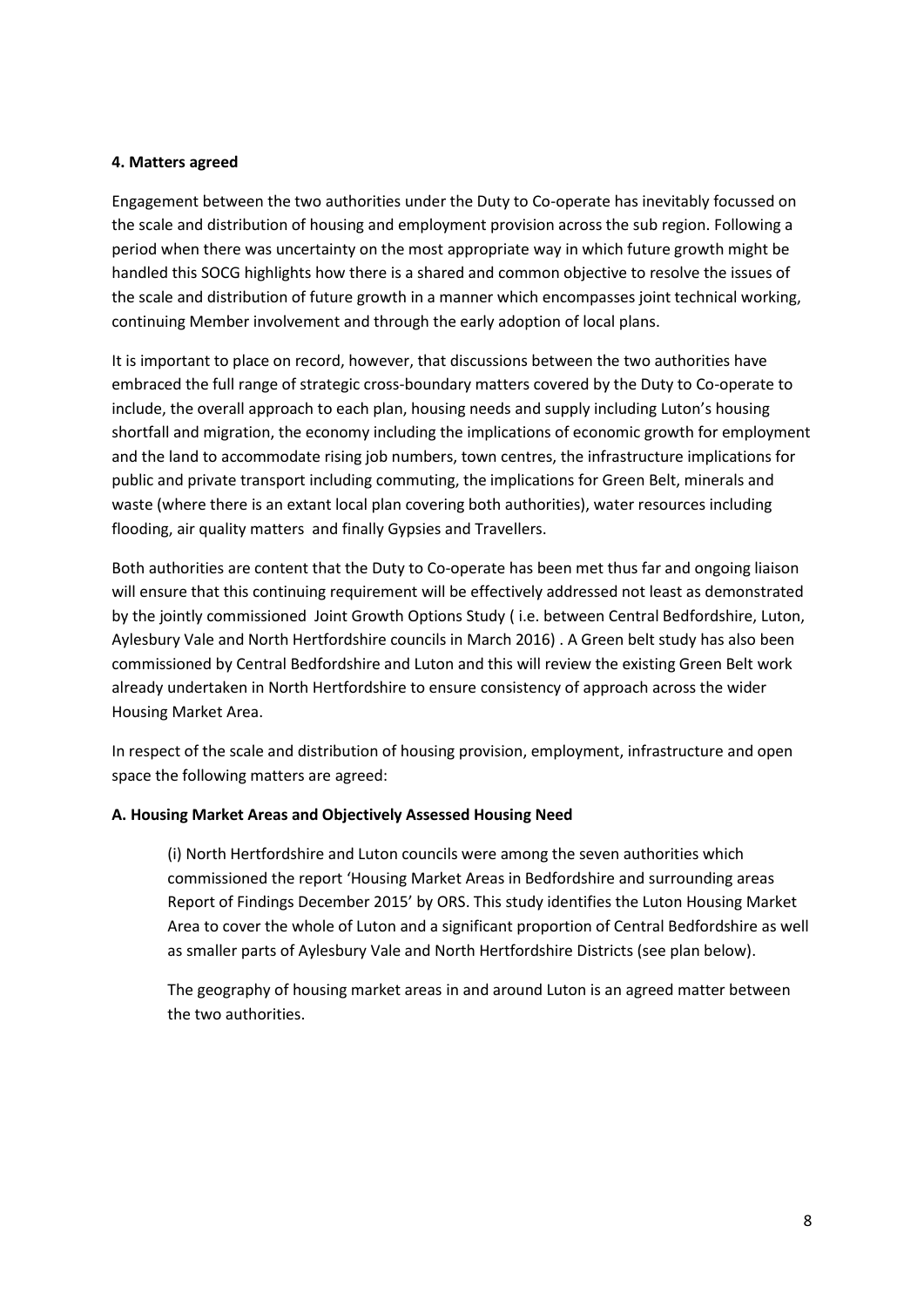$38<sub>1</sub>$ Functional Housing Market Areas with Local Authority Bor



Source: Housing Market Areas in Bedfordshire and surrounding areas - Dec 2015 – ORS (HOU 003d)

(ii) The October 2015 update of the Strategic Housing Market Assessment for Luton and Central Bedfordshire (conducted by Opinion Research Services (ORS)) identifies the scale of Objectively Assessed Housing Needs for the Luton HMA insofar as it lies within the administrative areas of Luton Borough and Central Bedfordshire as 31,200 net additional dwellings over the period 2011-31. Within this the requirement for Luton's administrative area is 17,800 additional dwellings with the balance of 13,400 dwellings falling to that part of Central Bedfordshire within the Luton HMA.

(iii) The June 2015 update of the Strategic Housing Market Assessment for Stevenage and North Hertfordshire (also conducted by ORS) identifies the scale of Objectively Assessed Housing Needs for North Hertfordshire District as 14,400 net additional dwellings over the period 2011-31. On a 'pro-rata' basis there is an Objectively Assessed Housing Need for 200 dwellings arising from that part of North Hertfordshire within the Luton HMA.

(iv) Both SHMAs have been completed by the same consultants to the same methodology and consider housing requirements over the same time frame. The calculation of Objectively Assessed Housing Needs is an agreed matter for both authorities.

#### **B. Capacity of Luton Borough Council to meet Objectively Assessed Housing Needs**

(i) Luton has a significant shortfall in its capacity to accommodate its objectively assessed level of housing needs within its boundary. LBC estimate the shortfall to be circa 11,100 dwellings but have committed to a review of their SHLAA to an April 2016 position so that the public examination has the very latest information to inform the discussion. Even in the event of additional capacity being identified, the scale of the identified shortfall is such that Luton will not have the physical capacity to meet all of its own development requirements. It remains inevitable that Luton will need to seek the assistance of other authorities.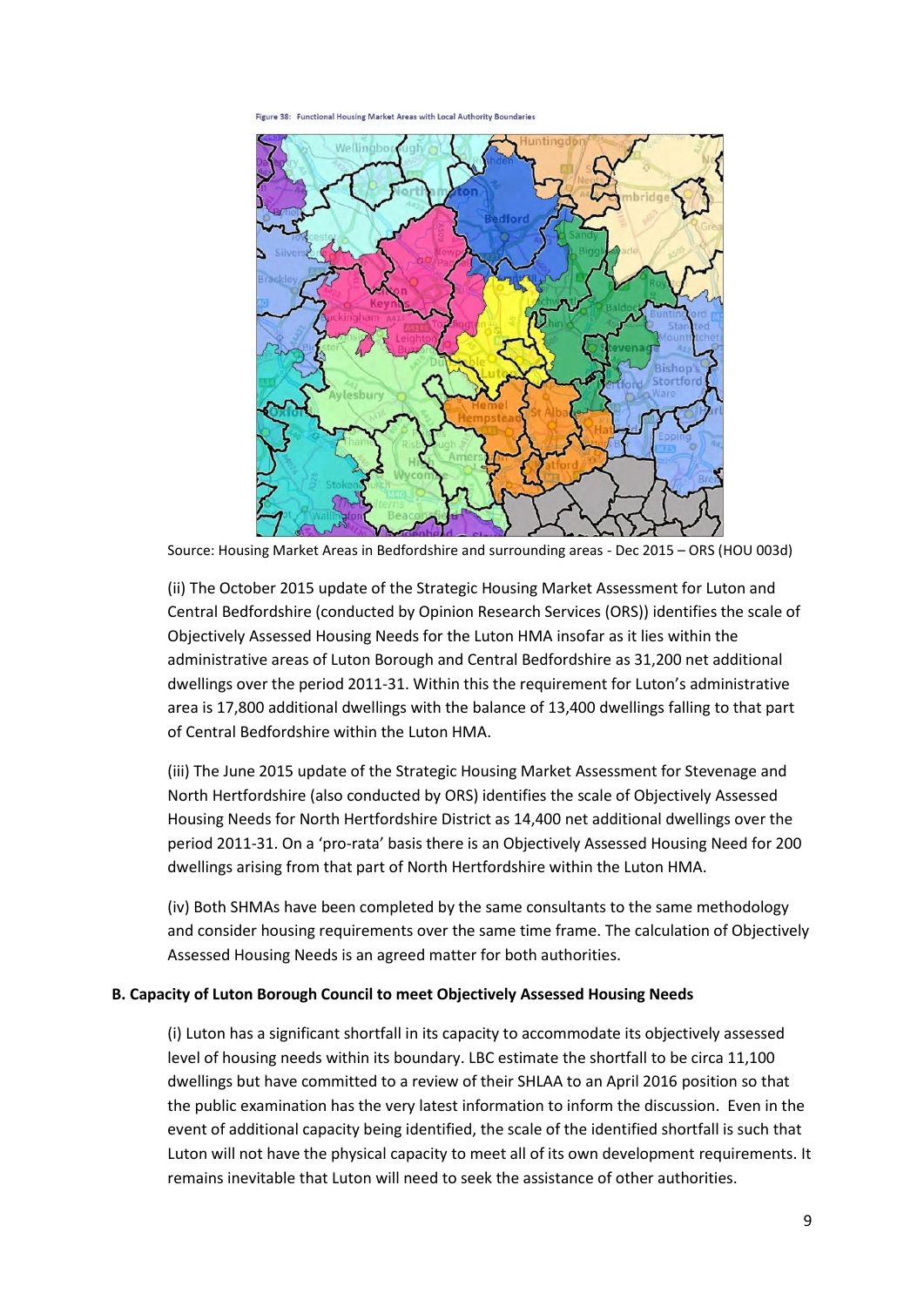#### **C. Approach to meeting unmet housing requirements from Luton**

(i) A Joint Growth Options Study covering the Luton HMA has been jointly commissioned between Central Bedfordshire Council, Luton Borough Council, Aylesbury Vale District Council and North Hertfordshire District Council (March 2016).

(ii) The objective for the Joint Growth Options Study is to identify options to accommodate the housing requirements arising in the Luton HMA within the HMA. The Joint Growth Options Study, and other relevant evidence, will be progressed in a manner which will enable the Local Plans of the commissioning authorities to proceed to publication, examination, adoption and / or review (as applicable) supported by appropriate and proportionate evidence.

(iii) Only in the event that the Joint Growth Options Study demonstrates that housing requirements arising in the Luton HMA cannot be met within the HMA, would there be any contingent request made of authorities in surrounding and / or related housing market areas to accommodate any outstanding balance of the need. In this event a second, separate study would be required.

#### **D. Employment, infrastructure and open space.**

(i) In respect of employment provision the allocation of strategic employment sites in Luton are sufficient to cover anticipated needs during the plan period (i.e. up to 2031). There is no 'ask' being made for employment land provision in North Hertfordshire to meet the needs of Luton.

(ii) The proposed provision of employment land at Century Park suggests any land lost from open space in order to secure access to Century Park will need to be replaced. As NHDC's response to the Luton Local Plan recognises there might be scope to look at land within the administrative area North Hertfordshire to provide for this open space provision but this is not a pre-requisite of the current proposal in Luton Local Plan. Appropriate facilities for outdoor recreation could be considered as appropriate development within the Green Belt and it may not be necessary for North Hertfordshire's plan to make any specific allocation in order to accommodate this.

(iii) The cross-boundary implications on infrastructure provision arising from growth to the East of Luton within North Hertfordshire are subject to continuing detailed discussions between the two local planning authorities and Hertfordshire County Council. The outcomes of these discussions will be reflected in any future (update to this) agreement upon submission of North Hertfordshire's own local plan.

#### **5. Outstanding matters**

North Hertfordshire District Council has made a number of objections to the Luton Local Plan. These are set out in North Hertfordshire's response to the Pre Submission consultation.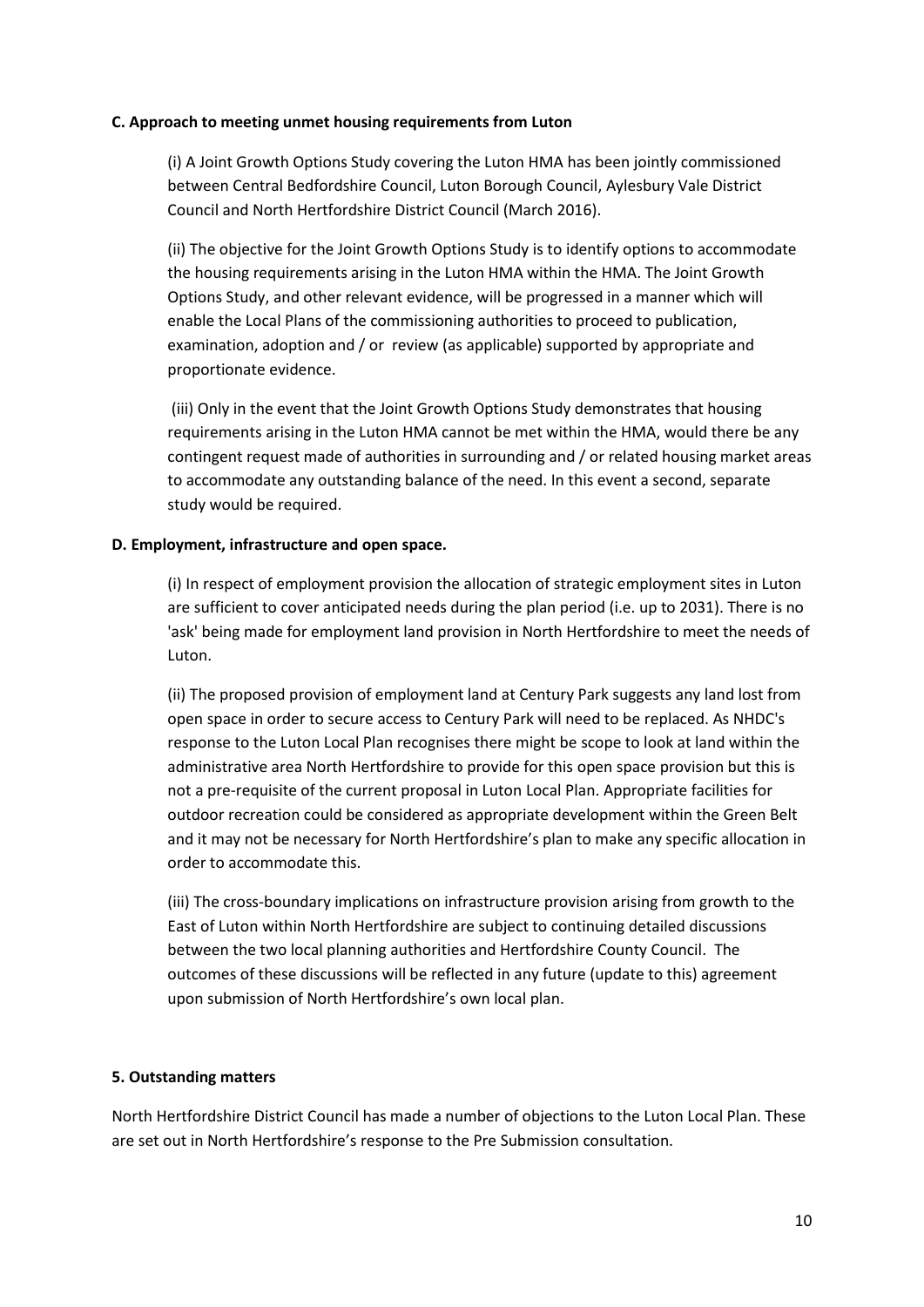### **6. Commitment to future co-operation**

Both NHDC and LBC remain committed to effective co-operation on all matters relating to the Duty to Co-operate and will undertake to review and update this agreement as appropriate as key milestones are reached as part of respective plan preparation and reviews.

### **7. Evidence of co-operation**

| <b>Plan</b>                               | <b>Consultation</b>                                                                                        | Date of response |
|-------------------------------------------|------------------------------------------------------------------------------------------------------------|------------------|
| Luton Local Plan<br>2011-31               | Local Plan $2011 - 2031$ , Regulation 18 part 1<br>July/ August 2012                                       | 3 August 2012    |
| North Hertfordshire<br>Local Plan 2011-31 | North Hertfordshire – New Local Plan<br>Consultations - Housing Additional Location<br>Options - July 2013 | 1 August 2013    |
| Luton Local Plan<br>2011-31               | Local Plan 2011 - 2031, Regulation 18 part 2<br>June 2014                                                  | 21 August 2014   |
| North Hertfordshire<br>Local Plan 2011-31 | North Hertfordshire Local Plan 2011-2031,<br><b>Preferred Options</b><br>December 2014                     | 23rd Jan 2015    |
| Luton Local Plan<br>2011-31               | Local Plan 2011-2031, Regulation 19 Pre<br>submission consultation stage<br>October/December 2015          | 6 January 2016   |

**6 Stages of local plan preparation since April 2012 with dates of consultation responses**

### **7 Details of meetings involving NHDC and LBC with dates\***

| Date          | <b>Purpose</b>                                                                   | <b>Actions/Outcomes</b>                                                                                                                 |
|---------------|----------------------------------------------------------------------------------|-----------------------------------------------------------------------------------------------------------------------------------------|
| 23 March 2016 | Inception meeting with<br>LUC for the Luton HMA<br>Joint Growth Options<br>Study | Attended by Lynsey Hillman- Gamble and<br>Andrew Marsh (CBC) & David Carter, Troy<br>Hayes and Kevin Owen (LBC). Note not<br>available. |
| 17 March 2016 | Interviews held for both<br>the Luton HMA Joint<br><b>Growth Options Study</b>   | Attended by Lynsey Hillman- Gamble and<br>Andrew Marsh (CBC) & David Carter and<br>Troy Hayes (LBC). Note not available.                |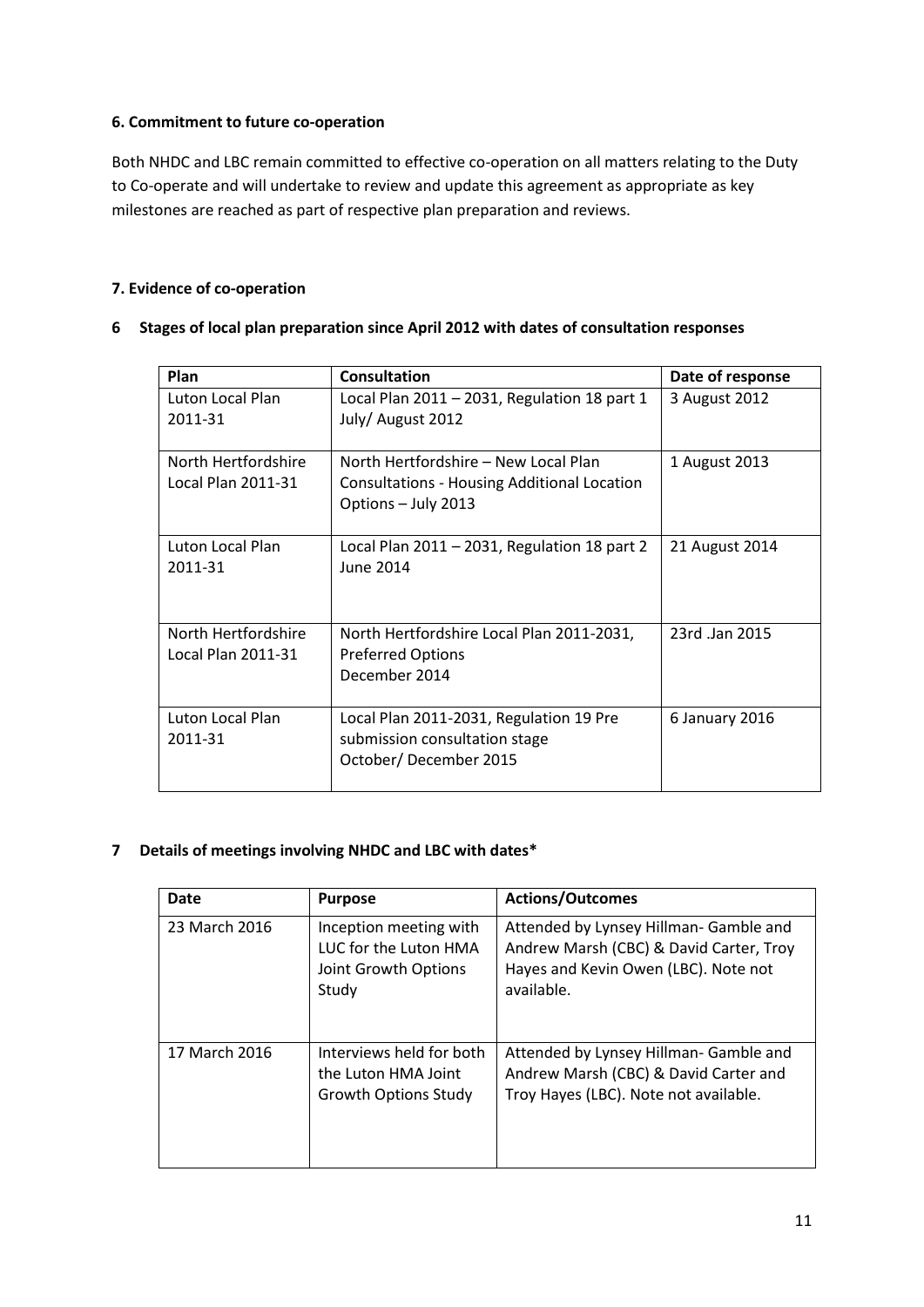| 17 <sup>th</sup> February 2016    | Duty to Co-operate<br>Meeting LBC, CBC and<br>AVDC (NHDC not in<br>attendance) - Joint<br>Growth Options Study.                                                                         | Agreement for Planning Directors and<br>Portfolio Holders to sign study briefs and<br>circulate to neighbouring authorities.<br>NHDC sent apologies.                                                                                                                                                                                                                                                                                                                                                                                                                                                                       |
|-----------------------------------|-----------------------------------------------------------------------------------------------------------------------------------------------------------------------------------------|----------------------------------------------------------------------------------------------------------------------------------------------------------------------------------------------------------------------------------------------------------------------------------------------------------------------------------------------------------------------------------------------------------------------------------------------------------------------------------------------------------------------------------------------------------------------------------------------------------------------------|
| 11 <sup>th</sup> February 2016    | Luton FEMA workshop.<br>To share emerging<br>findings of the FEMA<br>study.                                                                                                             | Feedback from workshop to be taken into<br>account by consultants preparing the<br>study. Attended by Kevin Owen (Luton<br>Borough Council), Rizwana Zaman (Luton<br>Borough Council), Emily Hodgson<br>(Buckinghamshire County Council), David<br>Hill (North Hertfordshire District Council),<br>John Chapman (Dacorum Borough<br>Council), Bob Wilson (Milton Keynes<br>Council), James Cushing (Central<br>Bedfordshire District Council), Lynsey<br>Hillman-Gamble (Central Bedfordshire<br>District Council), Alison Stringfellow<br>(Bedford Borough Council), Ciaran Gunne-<br>Jones (NLP), Lorna O'Carroll (NLP). |
| 26 <sup>th</sup> January 2016     | Duty to Co-operate<br>meeting to discuss Pre-<br><b>Submission Luton Local</b><br>Plan, North<br>Hertfordshire Local Plan<br>and strategic cross<br>boundary matters.                   | Meeting attended by Louise Symes, Nigel<br>Smith & Clare Skeels (NHDC) and David<br>Carter & Kevin Owen (LBC) to discuss Pre-<br>Submission Luton Local Plan, the North<br>Hertfordshire Local Plan and strategic cross<br>boundary matters and proposed statement<br>of common ground.                                                                                                                                                                                                                                                                                                                                    |
| 17 <sup>th</sup> November<br>2015 | Duty to Co-operate<br>meeting to discuss Pre-<br><b>Submission Luton Local</b><br>Plan, NHDC Local Plan<br>and Vale of Aylesbury<br>Local Plan and strategic<br>cross boundary matters. | Meeting attended by Louise Symes, Chris<br>Carter & Dave Hill (NHDC) and David Carter<br>& Jake Kelley (LBC) to discuss Pre-<br>Submission Luton Local Plan, the North<br>Hertfordshire Local Plan and strategic cross<br>boundary matters and particularly<br>discussions around housing need;<br>transport evidence and infrastructure and<br>need for discussions with the local<br>highways authority (Hertfordshire County<br>Council).                                                                                                                                                                               |
|                                   |                                                                                                                                                                                         | There was general agreement that<br>Member level discussions could lead to<br>some form of Memorandum of<br>Understanding or Statement of Common<br>Ground.                                                                                                                                                                                                                                                                                                                                                                                                                                                                |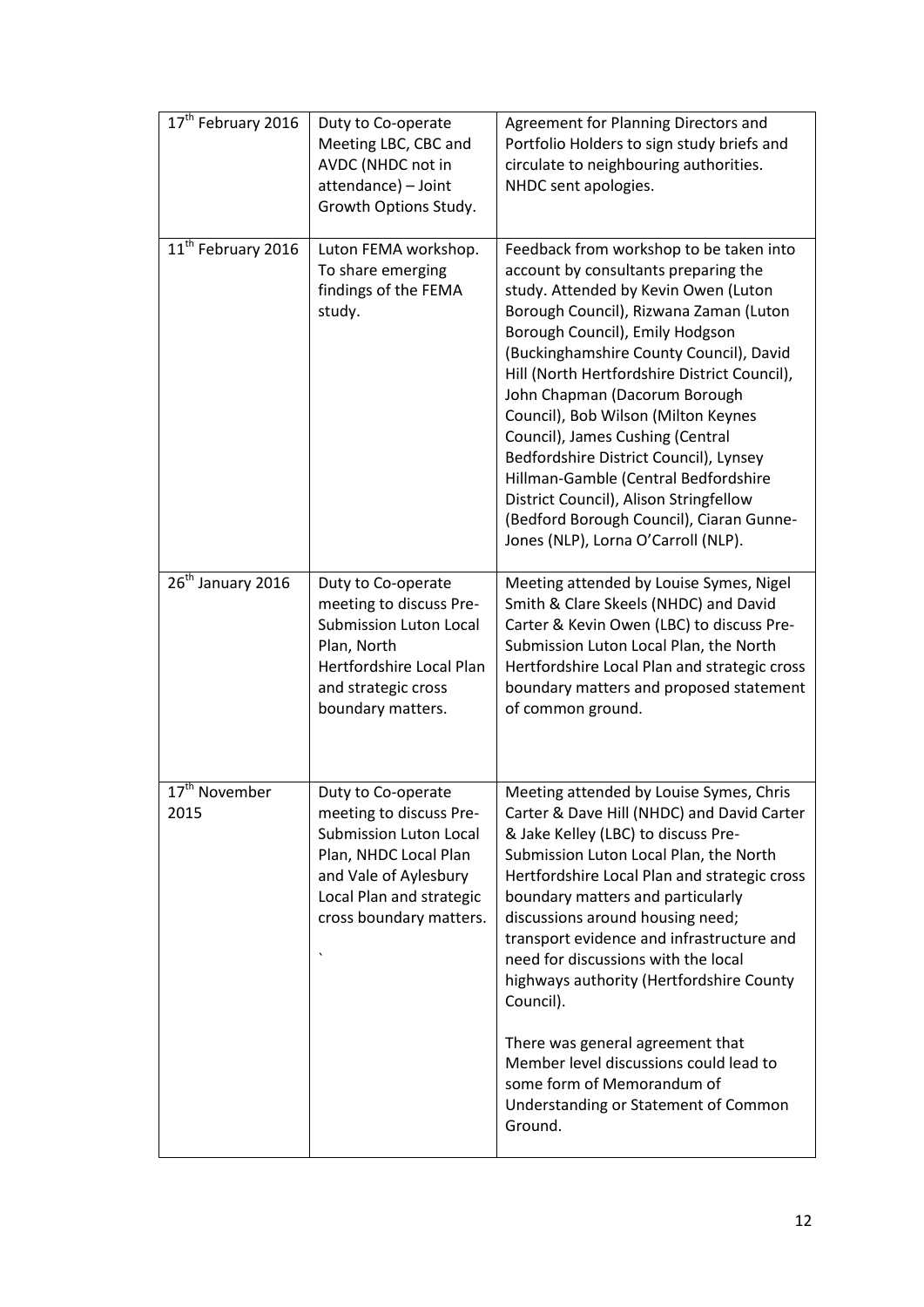| $27th$ July 2015                  | Duty to Co-operate<br>meeting LBC and NHDC.<br>Land east of Luton.                 | North Herts in receipt of a request for pre-<br>application advice from The Crown Estate<br>for land to the east of Luton at Cockernhoe<br>for residential development, this is in<br>addition to the live planning application<br>from Bloor Homes. Meeting attended by<br>Laura church, David Gauntlett for LBC and<br>Chris Carter and Simon Ellis for NHDC.                                                                                   |
|-----------------------------------|------------------------------------------------------------------------------------|---------------------------------------------------------------------------------------------------------------------------------------------------------------------------------------------------------------------------------------------------------------------------------------------------------------------------------------------------------------------------------------------------------------------------------------------------|
| 16 June 2015                      | <b>Housing Market Area</b><br>Study Workshop with<br>commissioning<br>authorities. | Workshop to agree the methodology and<br>scope for the HMA study, timetable and<br>progress on the SHMA 2015 study.<br>Workshop attended by Kevin Owen -<br>Acting Chair (LBC) Troy Hayes (LBC) Paul<br>Barton (LBC) Lynsey Hillman-Gamble (CBC)<br>Carolyn Barnes (BBC) Sam Dix (MKDC)<br>Richard Kelly (NHDC) Nigel Smith (SBC)<br>Peter Williams (AVDC) Chris Butcher<br>(EHDC) Andrew Turner (WHDC) Jonathan<br>Lee (ORS) Trevor Baker (ORS). |
| 17 <sup>th</sup> October 2014     | Duty to Co-operate<br>Meeting                                                      | Meeting to update on local plan timetables<br>and progress. In particular cross boundary<br>matters including unmet housing need and<br>housing capacity across the Luton HMA,<br>land east of Luton, FEMA and Green Belt<br>evidence preparation and retail, viability<br>and transport matters. Meeting attended<br>by Kevin Owen and Troy Hays for LBC and<br>Chris Carter and Simon Ellis for NHDC.                                           |
| 9 <sup>th</sup> October 2014      | Duty to Co-operate<br>meeting to discuss<br>progress on local plans                | Attended by Chris Carter and Simon Ellis<br>(NHDC) and Kevin Owen, Debbie Craig,<br>Keith Dove, Rod Black (LBC).<br>Meeting discussed in particular proposals<br>east of Luton at Wandon end issues of<br>scale, viability, affordable housing<br>(nomination rights) supporting<br>infrastructure and delivery of supporting<br>schools capacity in Luton. Note not<br>available.                                                                |
| 4 <sup>th</sup> September<br>2014 | Duty to Co-operate<br>meeting to discuss<br>progress on local plans.               | Attended by Richard Kelly, Louise Symes,<br>Chris Carter & Simon Ellis (NHDC) and<br>Kevin Owen & Jackie Barnell (LBC).<br>The meeting discussed progress on local<br>plans, the technical evidence base and<br>emerging development proposals to the<br>East of Luton. Note not available.                                                                                                                                                       |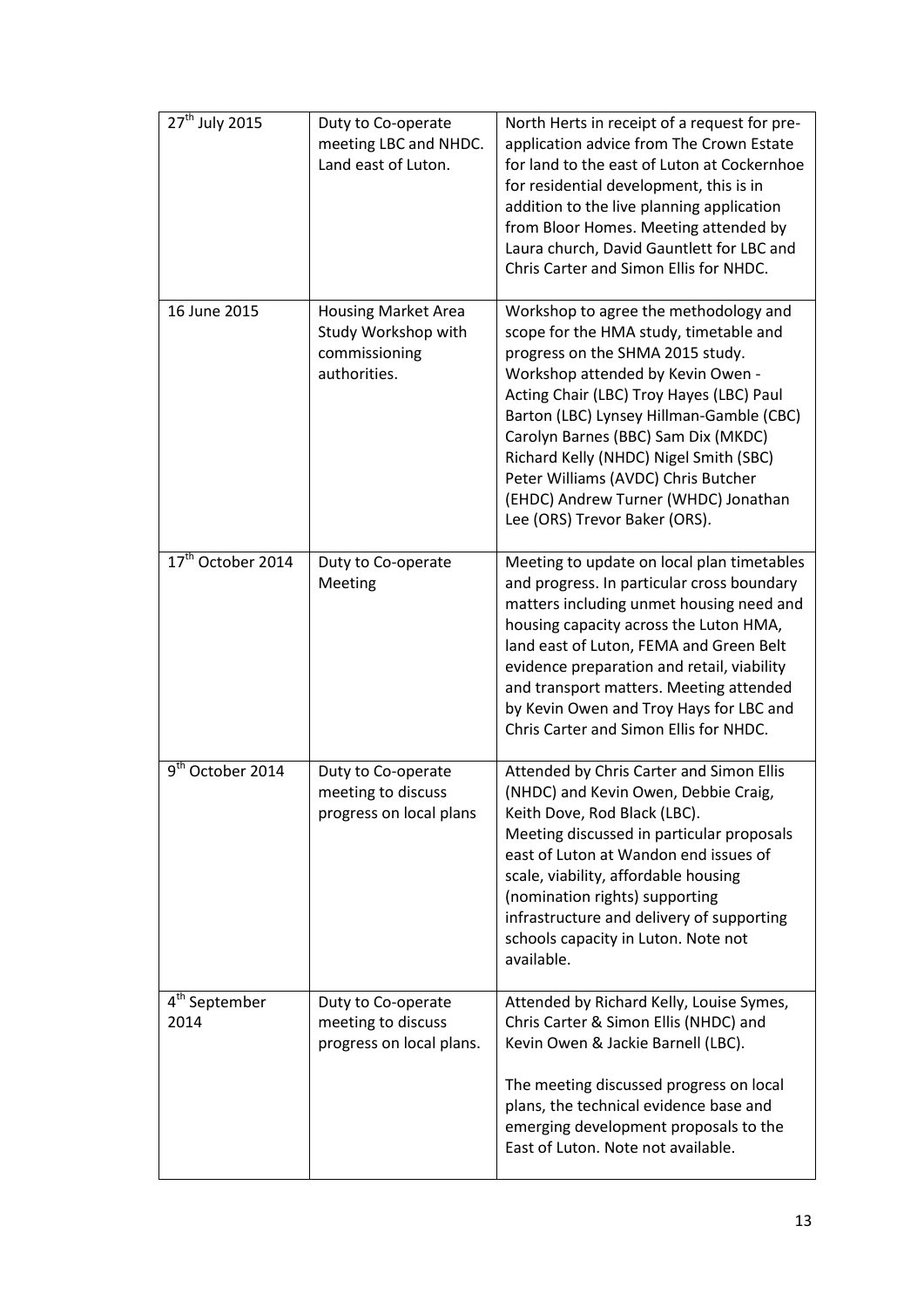| $21^{st}$ May 2014 | Luton and Central<br>Bedfordshire SHMA<br>Area Portfolio Holders<br>and Officers Meeting.<br>Attendees: LBC, Central<br>Bedfordshire Council,<br>NHDC, Bedford Borough<br>Council, Aylesbury Vale<br>District Council,<br>Dacorum Borough<br>Council, Stevenage<br>Borough Council, Milton<br>Keynes Council, St<br><b>Albans and District</b><br>Council, ORS<br>Consultants, NLP<br>Consultants | Actions:<br>Circulate changes / draft MOU<br>ORS to circulate updated SHMA and<br><b>Comments Table</b> |
|--------------------|---------------------------------------------------------------------------------------------------------------------------------------------------------------------------------------------------------------------------------------------------------------------------------------------------------------------------------------------------------------------------------------------------|---------------------------------------------------------------------------------------------------------|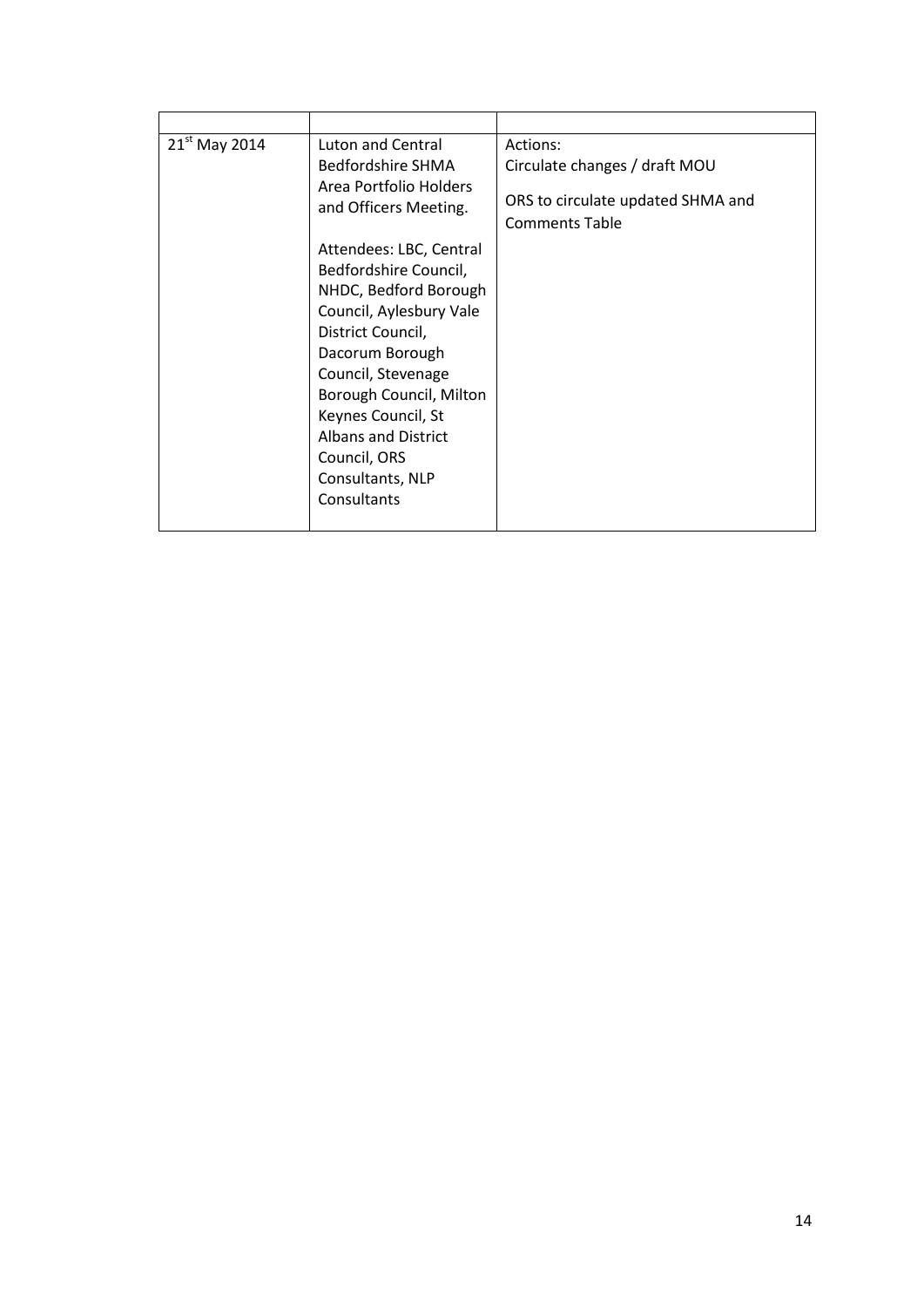| $17^{\text{th}}$ April 2014 | LBC, CBC, NHDC, BBC,<br>AVDC, DBC, SBC, MKC,<br>SACDC, DCLG<br>Duty to Cooperate<br><b>Members and Officers</b><br>Meeting and Workshop | Purpose of meeting: plan making process<br>as set out in the National Planning Policy<br>Framework (NPPF) and Planning Policy<br>Guidance (PPG) in terms of determining<br>the objectively assessed housing need.<br><b>Three Presentations</b><br>ORS presentation on the Luton &<br><b>Central Bedfordshire SHMA</b><br>Refresh to date<br>Luton BC presentation on<br>development capacity in Luton<br>Central Beds presentation on Duty<br>to Cooperate (DtC) and how<br>Luton's unmet housing needs<br>might be portioned to |
|-----------------------------|-----------------------------------------------------------------------------------------------------------------------------------------|-----------------------------------------------------------------------------------------------------------------------------------------------------------------------------------------------------------------------------------------------------------------------------------------------------------------------------------------------------------------------------------------------------------------------------------------------------------------------------------------------------------------------------------|
|                             |                                                                                                                                         | neighbouring authorities<br><b>Agreed Actions</b><br>Officers and Portfolio Holders to<br>discuss and come back to CP with<br>ideas for discussion for 8 <sup>th</sup> May<br>meeting<br>ORS to send round facts and<br>figures about migration flows                                                                                                                                                                                                                                                                             |
|                             |                                                                                                                                         | ORS / Luton BC / Central Beds to<br>circulate draft updated SHMA<br>including Stage 2 (affordability<br>section)<br>Luton BC to circulate note on<br>employment land.                                                                                                                                                                                                                                                                                                                                                             |
| 8 <sup>th</sup> April 2014  | <b>SHMA Officers Steering</b><br>Group Duty to<br>Cooperate Meeting in<br>advance of members<br>meeting.                                | To discuss the SHMA and OAHN for the<br>Luton and Central Beds best fit HMA, and<br>proposed methodology for apportionment<br>across the Luton HMA including the Milton<br>Keynes, Bedford and Stevenage and<br>Aylesbury Vale parts of the best fit HMA;<br>Luton's employment land capacity; also the<br>proposed approach and agenda for the<br>joint Member workshop. Note not<br>available                                                                                                                                   |
| $13th$ March 2014           | LBC, CBC, NHDC, DBC<br>Luton Green Belt Study<br>Workshop / Meeting                                                                     | Agreed to try and ensure consistency by<br>sharing methodologies and preliminary<br>study results.<br>In principle it was accepted that there<br>needed to be consistency in Green Belt<br>reviews                                                                                                                                                                                                                                                                                                                                |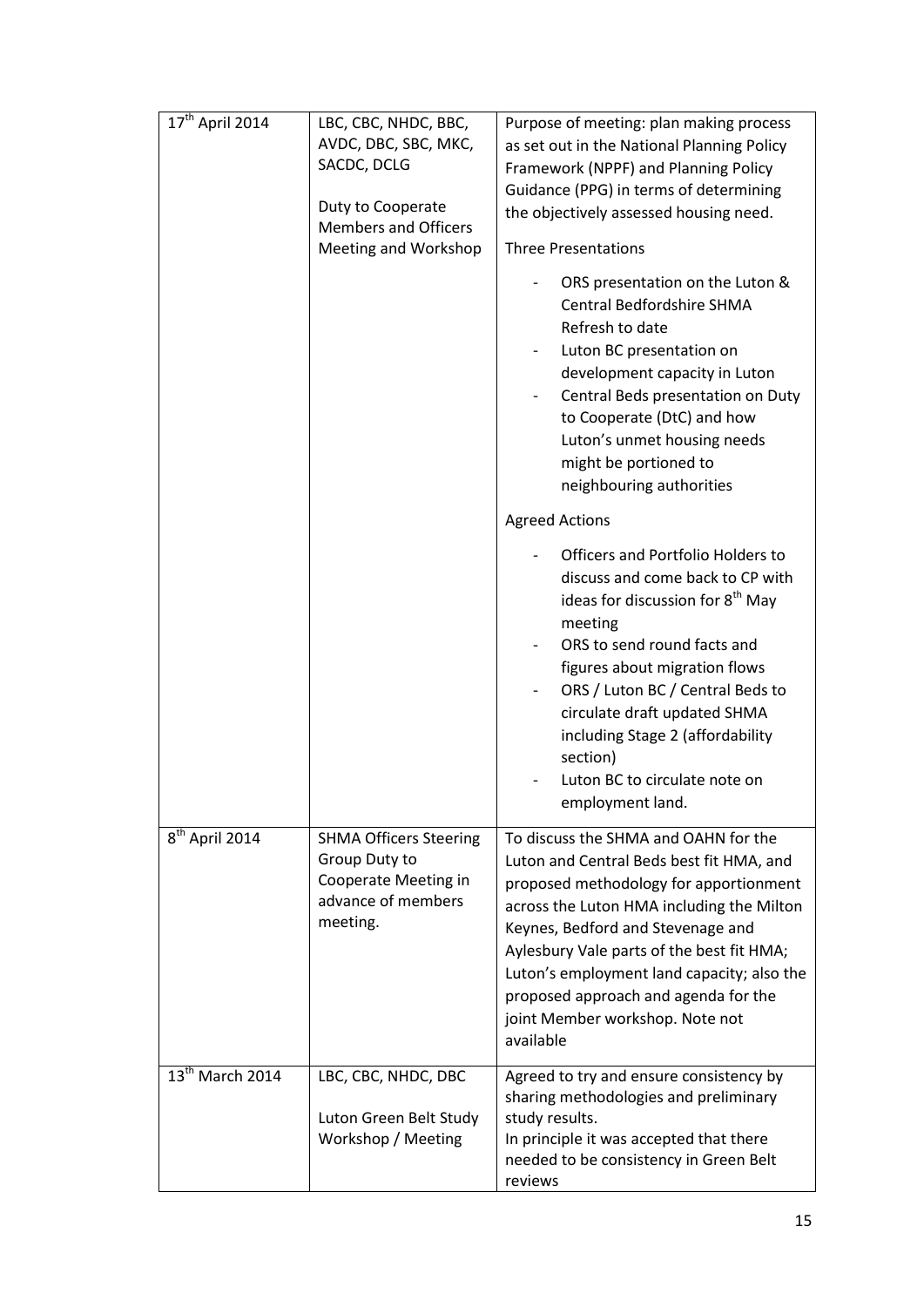|                                                |                                                                                                                                                                                                          | across all local authority boundaries.<br>Compatibility of methodology used in<br>Green Belt reviews is important. In the<br>light of guidance in the NPPF, strategic<br>cooperation is needed in<br>defining any new long term boundaries for<br>the Green Belt.                                                                                                                                                                                                                            |
|------------------------------------------------|----------------------------------------------------------------------------------------------------------------------------------------------------------------------------------------------------------|----------------------------------------------------------------------------------------------------------------------------------------------------------------------------------------------------------------------------------------------------------------------------------------------------------------------------------------------------------------------------------------------------------------------------------------------------------------------------------------------|
|                                                |                                                                                                                                                                                                          | It was agreed that the draft Stage 1 Luton<br>Green Belt Study would be circulated for<br>comment during the week commencing<br>24th March. Any existing studies, internal<br>notes and technical papers on Green Belt<br>issues would also be circulated. Discussion<br>on the need for a stage 2 joint strategic<br>Green Belt review would be continued<br>after the details of the SHMA report and<br>housing figures are known in April 2014<br>(anticipated).                          |
| 3rd January 2014                               | LBC, NHDC, DBC<br>Duty to Cooperate<br>Meeting                                                                                                                                                           | All agreed that in future there would need<br>to be a greater emphasis upon outputs<br>rather than processes.<br>It was agreed that JC would attend the<br>SHMA meeting to be held on Tuesday 7th<br>January 2014.<br>Agreed to arrange a follow-up meeting in<br>early Spring. Date and venue tbc. Note not                                                                                                                                                                                 |
|                                                |                                                                                                                                                                                                          | available.                                                                                                                                                                                                                                                                                                                                                                                                                                                                                   |
| $\overline{17}$ <sup>th</sup> December<br>2013 | LBC, NHDC, CBC<br>'Road mapping' exercise                                                                                                                                                                | Note not available.                                                                                                                                                                                                                                                                                                                                                                                                                                                                          |
| 22 <sup>nd</sup> October 2013                  | <b>LBC and North Herts</b><br>Meeting. Duty to<br>Cooperate Officer<br>meeting to discuss<br>cross-boundary issues.<br>Matters discussed<br>included housing (SHMA<br>/ SHLAA); local plan<br>timetables | Meeting rearranged to a telephone call<br>between Richard Kelley (NHDC) and Kevin<br>Owen (LBC) to discuss respective local plan<br>making timetables and evidence<br>preparation; SHMA refresh step change in<br>OAHN; meeting with CLG on Headship<br>rates; SHLAA preparation; Brickiln<br>application; housing options; transport<br>modelling and J8a of A1m; airport<br>application and modelling. Both authorities<br>will keep in contact regarding progress and<br>emergent issues. |
| 18 <sup>th</sup> February                      | <b>LBC and North Herts</b>                                                                                                                                                                               | Meeting discussed Luton's housing and                                                                                                                                                                                                                                                                                                                                                                                                                                                        |
| 2013                                           | Meeting. Local Plan<br>timetables, evidence                                                                                                                                                              | jobs and unmet housing need, North<br>Hertfordshire's Housing Options                                                                                                                                                                                                                                                                                                                                                                                                                        |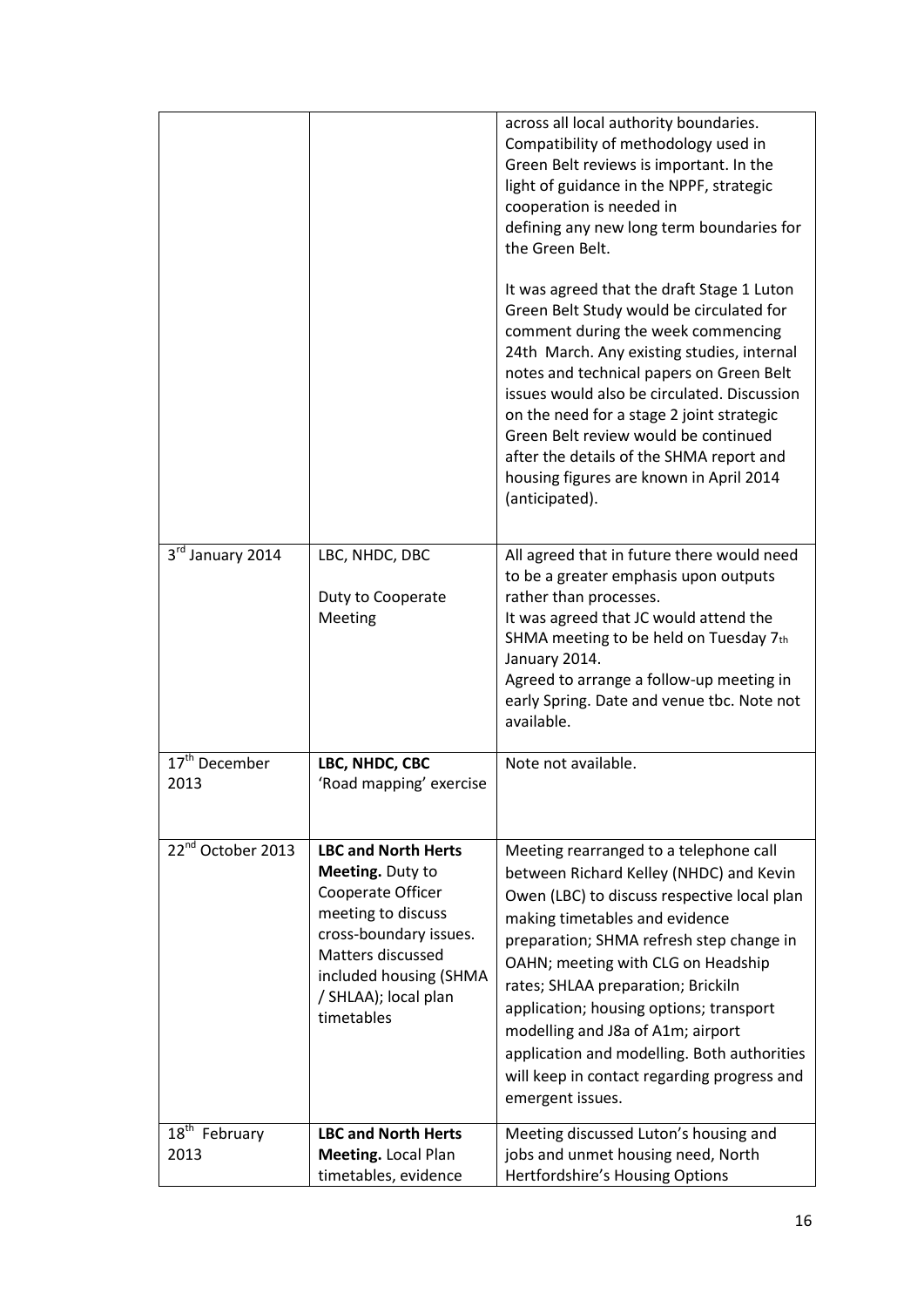| preparation and east of<br>Luton planning<br>application. | methodology; affordable housing; east of<br>Luton and scale of growth and supporting<br>strategic infrastructure; SW Hitchin.<br>Meeting attended by Chris Pagdin, Colin<br>Chick, Jackie Barnell (LBC) and Richard Kelly<br>(NHDC) apologies Cllr Tom Brindley. Note<br>not available. |
|-----------------------------------------------------------|-----------------------------------------------------------------------------------------------------------------------------------------------------------------------------------------------------------------------------------------------------------------------------------------|
|-----------------------------------------------------------|-----------------------------------------------------------------------------------------------------------------------------------------------------------------------------------------------------------------------------------------------------------------------------------------|

#### **8 Liaison on shared evidence**

| Evidence                                                                                               | <b>Shared involvement</b>                                                                                                                                                                                                                |
|--------------------------------------------------------------------------------------------------------|------------------------------------------------------------------------------------------------------------------------------------------------------------------------------------------------------------------------------------------|
| Luton and Central Bedfordshire Strategic<br>Housing Market Assessment 2010, 2012,<br>2014 & 2015       | Both NHDC and LBC amongst commissioning<br>authorities and part of steering<br>arrangements.                                                                                                                                             |
| Housing Market Areas in Bedfordshire and<br>surrounding areas<br>Report of Findings December 2015, ORS | Both NHDC and LBC amongst commissioning<br>authorities and part of steering<br>arrangements.                                                                                                                                             |
| Luton Housing Market Area Joint Growth<br><b>Options Study</b>                                         | Both NHDC and LBC amongst commissioning<br>authorities (along with Central Bedfordshire<br>Council and Aylesbury Vale District Councils)<br>and part of steering arrangements.<br>Land Use Consultants (LUC) commissioned<br>March 2016. |
| Transport Modelling - Luton and Central<br>Bedfordshire joint SATURN model                             | North Herts requested access to the model<br>to build and support NHDC local plan<br>transport modelling 5 <sup>th</sup> October 2015 Chris<br>Carter (NHDC). Email request to Kevin Owen,<br>Troy Hayes and Chris Pagdin (LBC).         |

#### **9 Other matters**

Correspondence between LBC and NHDC dated 28 November 2012, 10 June 2013, 14 August 2013, 26 February 2014, 12 March 2014, 7 April 1014 and 21 October 2014 (copies appended)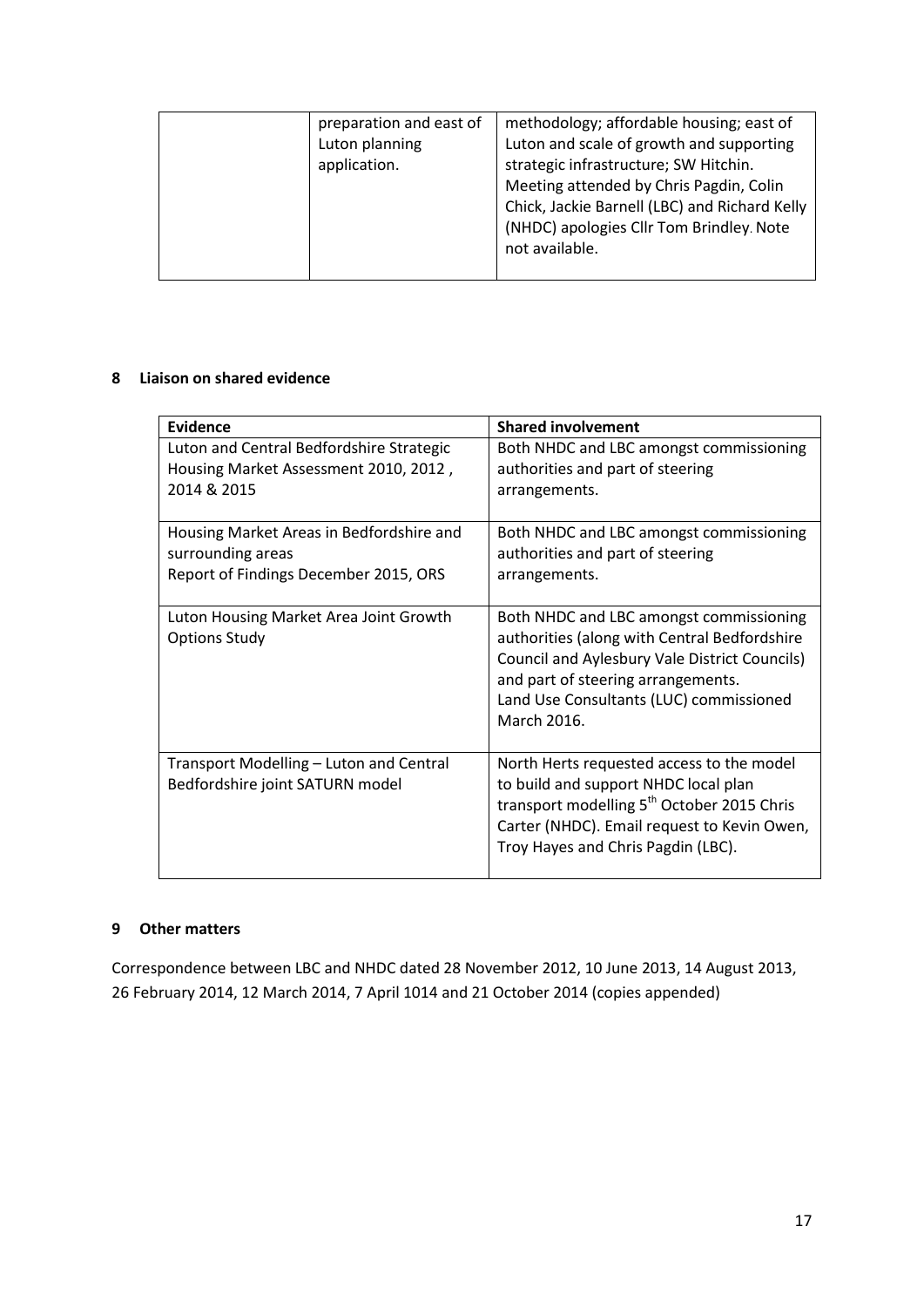#### **Signatories to this Statement of Common Ground**

For and on behalf of North Hertfordshire District Council:

Councillor David Levett Portfolio Holder for Planning and Enterprise

Date: 20 May 2016

For and on behalf of Luton Borough Council:

Paul Castenan

Councillor Paul Castleman Portfolio Holder for Transport & Infrastructure

Date: 11 May 2016

#### **Appendices**

Correspondence, responses to consultations and notes of meetings referred to above (where available) attached in chronological order.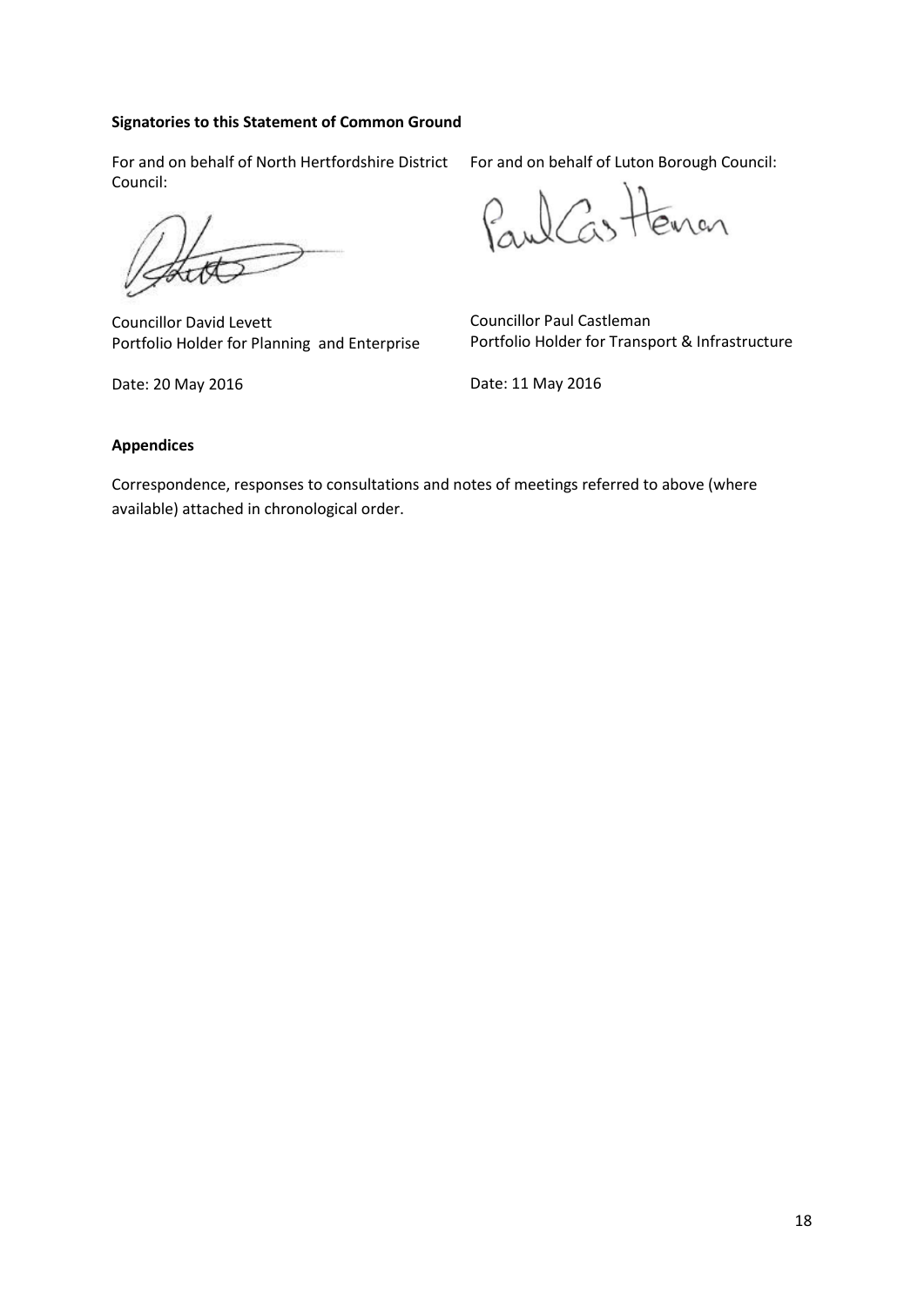#### **Appendix B**

#### **Luton Local Plan Examination Matter 7, Question 80**

80. An aim of the joint Growth Options Study is to identify clear conclusions and recommendations with respect to the most suitable options for accommodating housing growth from the Luton HMA and Luton's unmet housing needs. How will this study be used to inform neighbouring development plans? What process will take place to reach agreement on preferred growth options and housing numbers and how long might that take?

#### **Explanatory Note:**

*The following paragraphs set out an agreed position between Luton Borough Council, Central Bedfordshire Council, Aylesbury Vale District Council and North Hertfordshire District Council. The Only paragraph (v) has been changed from the earlier version as set out in both LBC and CBC Statements for Matter 7.* 

It is important to note that while the GOS is a technical study it will have an important bearing on the agreed distribution of growth across the Luton HMA including a split of the OAN which includes the Luton housing shortfall. In addition the GOS is likely to provide a strong steer about the potential locations within which new housing will be provided.

The Steering Group for the GOS will determine whether the final study report be accepted and the timing of its publication. Receipt of the final GOS report is currently programmed for the end of October 2016.

The Steering Group includes the respective Portfolio Holders or DtC members from the commissioning authorities so that decision will add considerable weight to the report. It is important to stress, however, that the GOS itself will neither determine the split in the distribution of housing between districts nor provide the go-ahead for any individual housing location or site. This must be a decision for each sovereign local planning authority through its own plan making process. In respect of the GOS outputs the following approach is envisaged::

- (i) The final GOS will inform the DtC discussions between the four authorities commissioning the GOS on the possible distribution of the OAN within the Luton HMA.
- (ii) The initial discussions on this will be through the GOS Officer Group which will report to the Steering Group, both of which will continue to operate following completion of the GOS report. The objective will be to understand how the potential distribution of growth might be met within the Luton HMA (subject to the need to comply with national planning policy on plan making with justification through technical evidence) between the commissioning authorities.
- (iii) A Director level meeting supported by the Steering Group will then be held to consider the outcome from the study with a view to forming a draft agreement or, failing that, to direct the Steering Group to undertake further work necessary to achieve a workable solution.
- (iv) The resultant draft agreement will be reported back to each of the commissioning authorities for endorsement. This will be subject to the internal governance of each of the commissioning authorities. In the event of any dispute at this stage a further meeting or meetings of the authorities Directors and or Chief Executives/Leaders would be required.
- (v) Once an agreement is in place the expectation is that the four commissioning